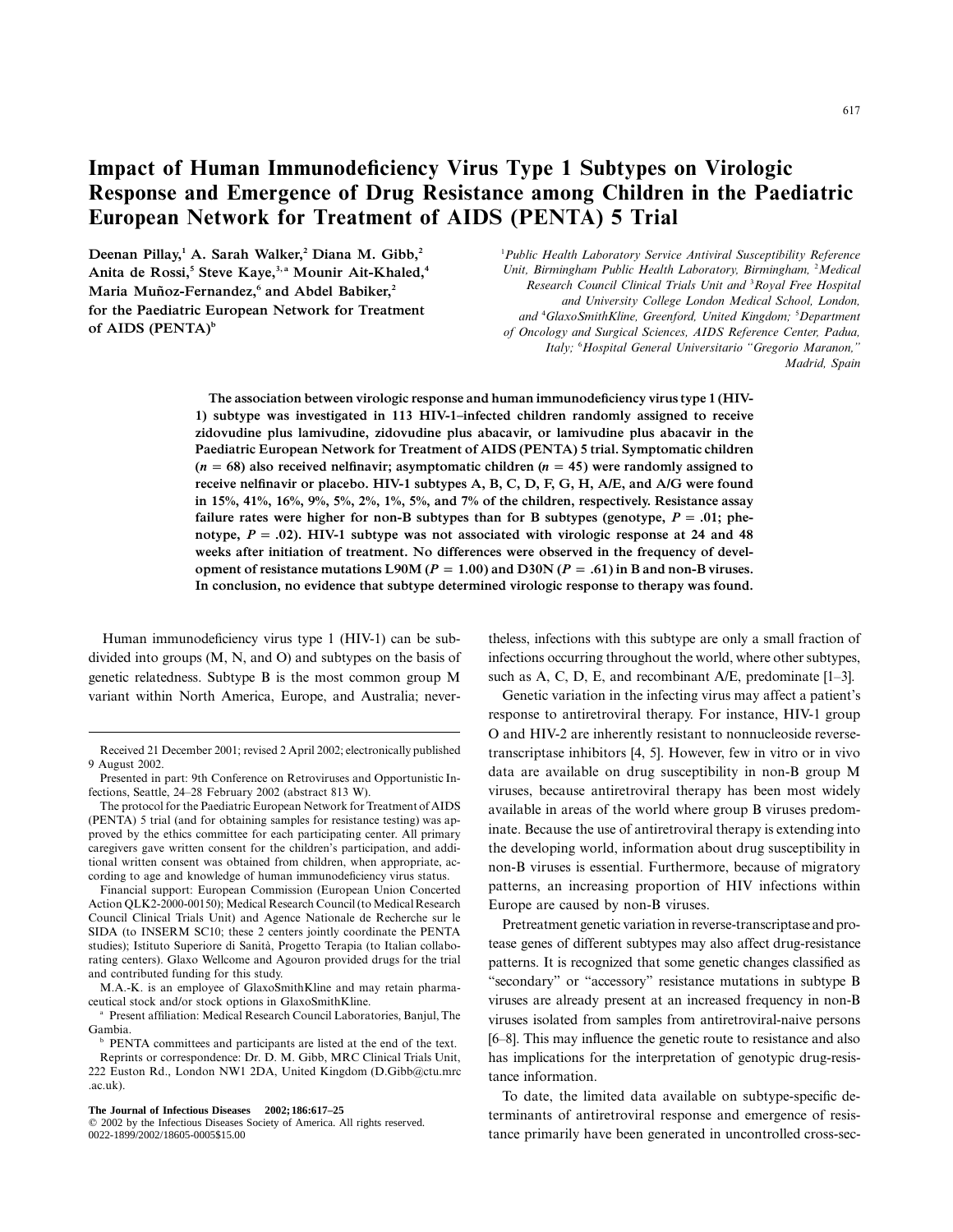tional studies. By contrast, there is a paucity of resistance data available from clinical trials that involve populations infected with a wide variety of subtypes. We have therefore undertaken a substudy to determine the effect of viral subtype on response to therapy and development of resistance by use of samples from children participating in the Paediatric European Network for Treatment of AIDS (PENTA) 5 trial. This trial was designed to evaluate the antiviral activity and safety of zidovudine, lamivudine, and abacavir in dual–nucleoside reverse-transcriptase inhibitor (NRTI) combinations and to evaluate the safety and tolerability of the protease inhibitor (PI) nelfinavir in a group of previously drug-naive HIV-1–infected children.

#### **Materials and Methods**

*Trial design.* PENTA 5 was a randomized, partially blinded (for nelfinavir) multicenter comparative trial involving children aged 3 months to 16 years who were naive to antiretroviral therapy (except for therapy received in utero or as perinatal prophylaxis up to 6 weeks after delivery). One hundred twenty-eight previously untreated children were randomly assigned to receive 1 of 3 dual-NRTI regimens—zidovudine plus lamivudine, zidovudine plus abacavir, or lamivudine plus abacavir—between January 1998 and April 1999 [9]. Resistance tests were done on  $\geq 1$  stored samples from 113 of the 128 children (12 children randomized in Brazil and 3 more children from whom no plasma specimens were obtained after trial entry were excluded) [10]. Asymptomatic children  $(n = 45)$  were also randomly assigned to receive nelfinavir or placebo (part A), and symptomatic children  $(n = 68)$  all received open-label nelfinavir (part B). The protocol was amended during the recruitment phase of the study: the nelfinavir dosage was changed (from 75–90 to 90–110 mg/kg/day), and the nelfinavir dosing schedule was changed (from 3 to 2 times daily). After interruptions or changes in therapy due to adverse events, inadequate HIV-1 RNA response, or patient request (according to the protocol) were taken into account, the percentages of total child-time in the trial to 48 weeks during which the prescribed NRTI regimen was received were 85%, 86%, and 87% for the zidovudine/lamivudine, zidovudine/ abacavir, and lamivudine/abacavir groups, respectively; the percentages for the prescribed nelfinavir or placebo regimens (part A) were 89% and 82%.

Children were classified as "nonresponders," "rebounders," or "responders" on the basis of HIV-1 RNA response. In responders  $(n = 58)$ , the HIV-1 RNA level decreased to <400 copies/mL before 28 weeks and remained <2000 copies/mL subsequently. In nonresponders  $(n = 21)$ , the HIV-1 RNA level was always  $>400$  copies/ mL. In rebounders  $(n = 34)$ , the HIV-1 RNA level fell to <400 copies/mL before 28 weeks but subsequently rebounded to  $>2000$ copies/mL. All baseline samples were assayed for resistance. In addition, samples obtained after baseline from nonresponders and rebounders were assayed for resistance at the time of rebound and/ or at 24, 48, and 72 weeks.

*Plasma samples.* Plasma samples were obtained at screening and baseline (weeks -2 and 0), every 4 weeks until week 24, and then every 8 weeks throughout the trial. Plasma was separated within 6 h and sent to Covance (Geneva) for HIV-1 RNA testing

(see below). Additional plasma was stored at  $-80^{\circ}$ C and was sent on dry ice to Virco (Mechelen, Belgium) for resistance testing.

*Phenotypic and genotypic resistance testing.* Phenotypic resistance was measured by use of a recombinant virus assay (Antivirogram; Virco). ABI sequencing (Applied Biosystems 373 Nucleotide Sequencer) was used to detect resistance-conferring mutations (VircoGEN; Virco). The recommended lower limit for HIV-1 RNA for these resistance tests was 2000 copies/mL. HIV-1 subtype was determined from the *pol* gene sequence generated by the resistance assay. For both the phenotypic and genotypic assays, all tests that failed initially were repeated; thus, failure rates correspond to failure of 2 tests. Subtype was assigned by comparison of aligned *pol* sequences with prototype subtype sequences in the Los Alamos HIV database (http://hiv-web.lanl.gov) or, for samples for which testing had failed, was determined from previous or subsequent assays for the same child, when these were available.

*Plasma HIV-1 RNA levels.* Plasma HIV-1 RNA levels were measured at 2 central laboratories (Covance in Geneva for European centers and Indianapolis for Brazilian centers) accredited by the College of American Pathologists Laboratory Accreditation Program. Samples from weeks  $-2$  and 0 were measured using the Roche Amplicor assay, version 1.5 (limit of detection, 400 copies/ mL), and subsequent samples were tested with the Roche Ultrasensitive assay, version 1.5 (limit of detection, 50 copies/mL). Any specimen with a result of >40,000 copies/mL on the Ultrasensitive assay was retested with the standard assay.

*Statistical analysis.* Unadjusted proportions were compared using Fisher's exact test. Plasma HIV-1 RNA results were  $log_{10}$ transformed before analysis; 24- and 48-week values were the closest to the nominal week within 8-week windows (interquartile range for actual visit, weeks 23–25 and 47–50, respectively). When plasma HIV-1 RNA levels reached the lower limit of quantification  $(\leq 50$ copies/mL), changes were analyzed by normal interval regression, and values lower than the cutoff level were replaced by the interval in which the true unobserved value could lie (i.e., 0–50 copies/mL), rather than imputing these values by the cutoff level (49 or 50 copies/mL) [11]. All logistic regression models used to compare subtypes were adjusted for NRTI group and nelfinavir receipt (in part A or B) because of marginal imbalances in the randomization that resulted from the small subject population [9]. Models used to compare the change in  $log_{10}$  HIV-1 RNA level across subtypes were additionally adjusted for age, baseline HIV-1 RNA level, and baseline CD4 cell percentage [9]. Effects of factors and heterogeneity across subtypes were assessed by use of Wald tests.  $P < .05$ was considered to be statistically significant; *P* values between .05 and .10 provided marginal evidence against the null hypothesis.

# **Results**

Of the 113 children from whom samples were available for resistance assay, 32, 39, and 42 were randomly assigned to the dual-NRTI regimens zidovudine/lamivudine, zidovudine/abacavir, and lamivudine/abacavir, respectively. Twenty-four children received nelfinavir and 19 received placebo in the part A comparison.

One hundred ninety resistance tests were undertaken in these 113 children (111 tests at baseline and 79 after baseline), with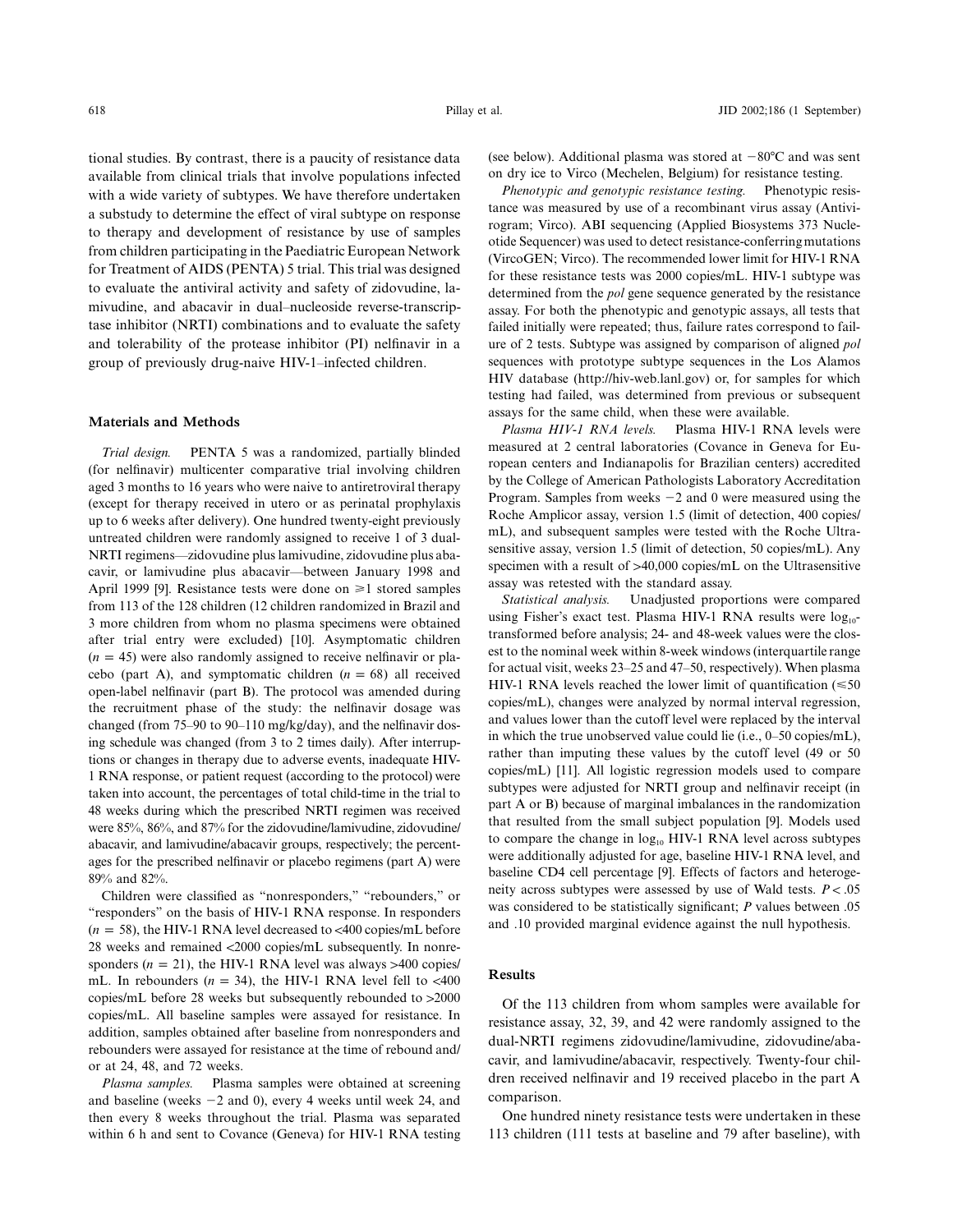for 113 HIV-1–infected children.

HIV-1 subtype No. of tests with no result  $\frac{1}{2}$  of total tests) Total no. of tests (no. of Phenotypic Genotypic children tested) A/E 2 (22) 2 (22) 9 (5)<br>A/G 0 0 10 (8)  $A/G$  0 0 10 (8) A  $7 (22)$  3 (9)  $32 (16)$ <br>B  $2 (3)$  1 (1)  $76 (44)$ B  $2 (3)$   $1 (1)$   $76 (44)$ <br>C  $1 (3)$   $3 (10)$   $31 (17)$ 1 (3) 3 (10) 31 (17) D  $1 (7)$   $1 (7)$   $1 (7)$   $15 (10)$ <br>F  $1 (12)$   $2 (25)$   $8 (5)$  $1(12)$   $2(25)$   $8(5)$ G 0 0 3 (2) H 0 0 1 (1) Unknown 2 (40) 5 (100) 5 (5) Total 16 (8) 17 (9) 190 (113)

**Table 1.** Relationship between human immunodeficiency virus type 1 (HIV-1) subtype and assay failure rate

an overall assay failure rate (no result obtained) of 8% (16 tests) and 9% (17 tests) for phenotypic and genotypic repeat testing, respectively (8 samples had no result for both phenotypic and genotypic assays) (table 1). Unadjusted assay failure rates varied substantially across subtypes for both phenotype  $(P =$ .02; Fisher's exact test) and genotype ( $P = .06$ ; Fisher's exact test) (table 1). However, the assay failure rate depended both on HIV-1 RNA level and on subtype (figure 1) and, as expected, decreased as HIV-1 RNA level increased. One or more samples with subtype A, A/E recombinant, or F and an HIV-1 RNA level of >10,000 copies/mL failed genotypic or phenotypic resistance tests (figure 1). Overall, when the analysis was adjusted for  $log_{10}$  HIV-1 RNA load as well as for NRTI regimen and receipt of nelfinavir in part A or part B, and allowing for the fact that  $>1$  resistance test was done on samples from some children [12], there was a 6.0-fold increase in the odds of phenotypic assay failure for children infected with non-B subtype viruses, compared with those infected with B subtype viruses (95% confidence interval [CI], 1.31–27.3;  $P = .02$ ) and a 17.5fold increase in the odds of genotypic assay failure (95% CI, 1.82–169.1;  $P = .01$ ). The odds ratio (OR) for each log increase in HIV-1 RNA was 0.33 (95% CI, 0.14–0.79;  $P = .01$ ) for phenotypic and 0.17 (95% CI, 0.04–0.80;  $P = .02$ ) for genotypic assay failure. Although the odds of failing resistance tests varied across the non-B subtypes, there was no strong, consistent statistical evidence for heterogeneity ( $P = .02$  for phenotype and  $P = .89$  for genotype), although the numbers of individual samples from non-B subtypes were small.

However, subtype and ethnicity were highly confounded: 42 (95%) of the 44 children infected with subtype B HIV-1 were white, compared with 7 (11%) of the 64 children infected with non-B HIV-1. Genotype data were not obtained for 5% of samples from white children, compared with 10% of samples from black children and 22% of samples from children in other ethnic groups (6 children with one black and one white parent, 2 Asian children, 1 Romanian child, and 1 North African child)  $(P = .05;$  Fisher's exact test). Phenotype data were not ob-

tained for  $4\%$ ,  $12\%$ , and  $11\%$  of samples, respectively (*P* = .07; Fisher's exact test). Furthermore, 4 of the 5 children for whom HIV-1 subtype could not be identified because all of their resistance tests failed were nonwhite.

*Association between baseline HIV-1 RNA levels and viral subtype.* The most common HIV-1 subtypes were A (15%), B  $(41\%)$ , and C  $(16\%)$  (table 2). HIV-1 RNA levels at the time of resistance testing were higher among children with non-B subtypes than among children with B subtypes (figure 1;  $P = .005$ , by the Wilcoxon rank sum test), without adjustment for confounding factors. Furthermore, this analysis includes results of testing done both at baseline and after the initiation of antiretroviral therapy and might, therefore, reflect differences in baseline values and/or response to antiretroviral therapy according to subtype. However, there was still significant variation in baseline  $log_{10}$  HIV-1 RNA level between specific subtypes ( $P = .01$ ) after adjustment for baseline CD4 cell percentage alone (allowing a nonlinear effect) [13]; subtype B was associated with the lowest baseline HIV-1 RNA level at the same baseline CD4 cell percentage. After adjustment for randomization in part A versus part B, in utero antiretroviral therapy, and age at randomization, in addition to baseline CD4 cell percentage, and stratification for



Figure 1. Human immunodeficiency virus type 1 (HIV-1) RNA by subtype and status of resistance test. *Solid line,* within-group median; *dashed lines,* interquartile range; *solid circles,* results of resistance tests done at baseline; *open circles*, results of resistance tests done after baseline.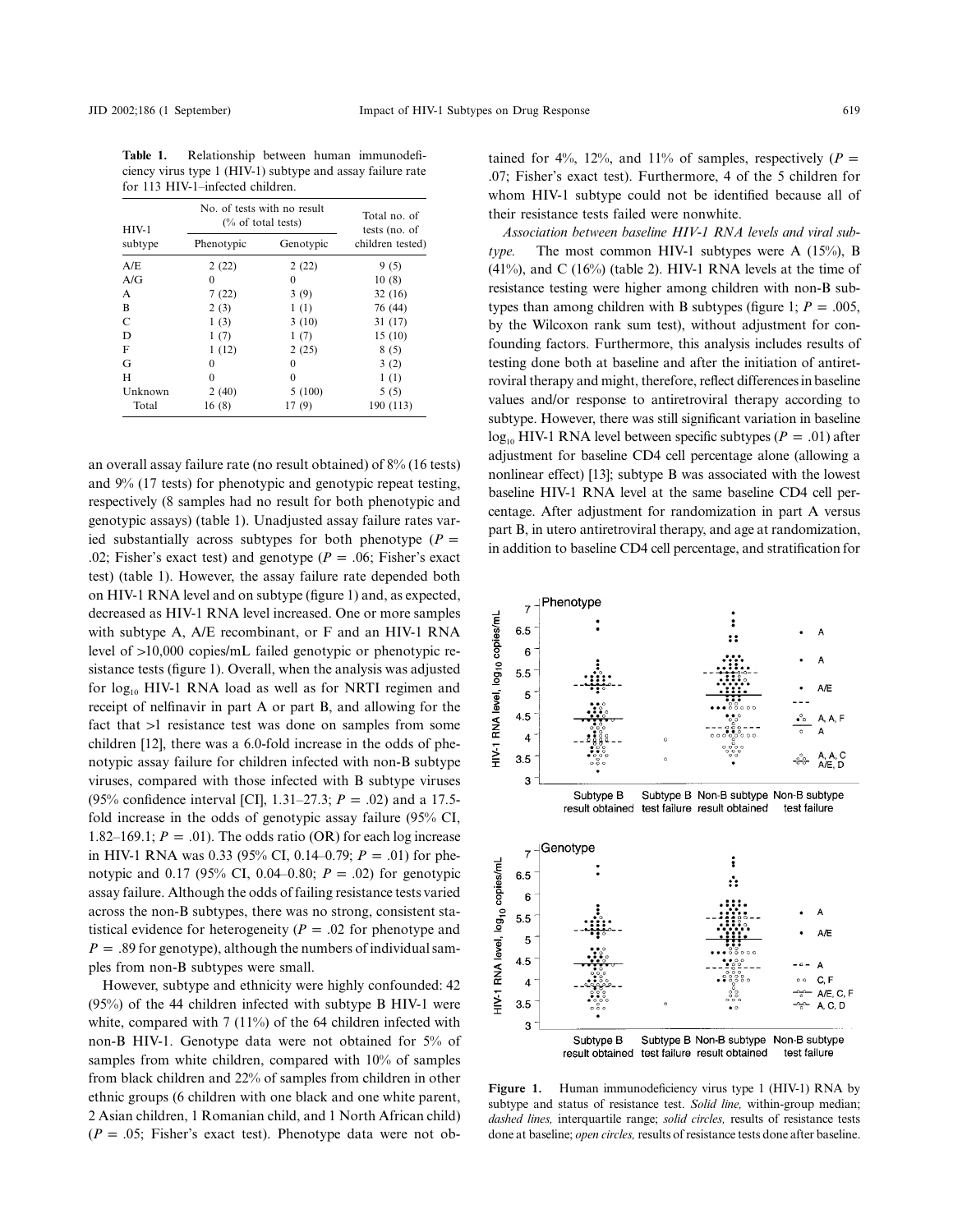|                                                             |                    | Change in HIV-1 RNA level,<br>mean $log_{10}$ copies/mL (SE) |                                  |  |  |
|-------------------------------------------------------------|--------------------|--------------------------------------------------------------|----------------------------------|--|--|
| Factor                                                      | No. of<br>children | From randomization<br>to week 24                             | From randomization<br>to week 48 |  |  |
| Effect of NRTIs                                             |                    |                                                              |                                  |  |  |
| $ZDV + 3TC$                                                 | 31                 | $-1.27(0.37)$                                                | $-1.78(0.43)$                    |  |  |
| $ZDV + ABC$                                                 | 35                 | $-1.89(0.36)$                                                | $-2.14(0.42)$                    |  |  |
| $3TC + ABC$                                                 | 42                 | $-2.10(0.40)$                                                | $-2.70(0.46)$                    |  |  |
| Effect of subtype in addition to that of NRTIs <sup>a</sup> |                    |                                                              |                                  |  |  |
| $A/E$ and $A/G$                                             | 13                 | $-0.06(0.43)$                                                | $-0.02(0.50)$                    |  |  |
| A                                                           | 16                 | $+0.04(0.39)$                                                | $+0.49(0.44)$                    |  |  |
| B (reference)                                               | 44                 |                                                              |                                  |  |  |
| C                                                           | 17                 | $-0.10(0.37)$                                                | $+0.17(0.42)$                    |  |  |
| D                                                           | 10                 | $-0.36(0.45)$                                                | $-0.30(0.52)$                    |  |  |
| F, G, and H                                                 | 8                  | $-0.01(0.49)$                                                | $+0.41(0.60)$                    |  |  |
| Heterogeneity, P                                            |                    | .99                                                          | .93                              |  |  |

**Table 2.** Effect of viral subtype on virologic response to antiretroviral therapy in 108 human immunodeficiency virus type 1 (HIV-1)–infected children.

NOTE. Data are from 108 children infected with viruses for which the subtype was known; the week 24 HIV-1 RNA measurement was missing for 1 child (subtype A), and the week 48 measurement was missing for 1 child (subtype G). Analysis was adjusted for age, baseline HIV-1 RNA level, baseline CD4 cell percentage, NRTI group, and nelfinavir receipt in part A or B. Similar results were obtained when the analysis was restricted to children receiving nelfinavir. 3TC, lamivudine; ABC, abacavir; NRTI, nucleoside reverse-transcriptase inhibitor;

ZDV, zidovudine. <sup>a</sup> Compared with the reference category (subtype B). The effect of subtype was assumed to be common across all NRTI groups.

country of randomization (United Kingdom  $[n = 43; 15\%$  subtype B], Italy  $[n = 37; 81\%$  subtype B], or other country  $[n = 1]$ 33; 25% subtype B]), to avoid potential confounding, baseline HIV-1 RNA levels in children infected with subtype B virus appeared to be  $0.24 \log_{10}$  lower than levels in those infected with non–subtype B virus ( $P = .05$ ).

*HIV-1 RNA response to antiretroviral therapy.* Overall, the virologic response to therapy was best in the lamivudine/abacavir group and poorest in the zidovudine/lamivudine group [9]. Thus, among the 113 children for whom resistance tests were done, mean  $log_{10}$  HIV-1 RNA levels had decreased by 1.72, 2.05, and 2.61  $log_{10}$  copies/mL (estimated in the absence of nelfinavir) at 48 weeks in the zidovudine/lamivudine, zidovudine/abacavir, and lamivudine/abacavir groups, respectively, after adjustment for baseline factors (global  $P = .03$ ; results were very similar to those for all 128 children [9]). There was no evidence that any specific non-B HIV-1 subtype was associated with poorer virologic response, either in terms of a change in HIV-1 RNA level between baseline and 24 or 48 weeks or in the proportion of children with HIV-1 RNA levels  $\langle 400 \text{ or } 50 \text{ copies/mL}$  at both 24 and 48 weeks, in an analysis that included all children (table 2) or that was restricted to those receiving nelfinavir. Nor was there any evidence of a difference between B and non-B subtypes in the relative efficacy of the dual-NRTI combinations ( $P = .66$  and  $P = .96$  at 24 and 48 weeks, respectively). Similarly, there was no evidence that the presence of specific protease polymorphisms at baseline was associated with poorer virologic response in all children (table 3) or in those receiving nelfinavir.

*Association between patterns of resistance mutations and viral subtype.* No child had viruses with primary resistance muta-

tions in protease or reverse transcriptase at baseline. Of 40 nonresponders and rebounders from whom follow-up samples were available, the primary PI-resistance mutations that emerged included L90M, D30N, N88D, and N88S. The absolute numbers of these mutations were small, and no differences were observed between subtype B and non-B viruses in the emergence of L90M  $(2 \text{ of } 18 \text{ vs. } 3 \text{ of } 22 \text{ children}; P = 1.00) \text{ or } D30N$  (1 of 18 vs. 3 of 22 children;  $P = .61$ ) (table 4). As expected, the most prevalent NRTI–resistance mutation was M184V, which was detected in at least 1 sample from a nonresponder or a rebounder for each HIV-1 subtype other than A/G (for subtype B vs. non-B, 11 of 18 vs. 15 of 22 children, respectively;  $P = .74$ ). L74V, 215Y/F, K65R, K70R, and Y115F mutations were observed at lower frequencies than M184V, and the small numbers preclude any conclusion being drawn about subtype specificity. Of note, however, although 45%, 43%, and 36% of children were infected with subtype B in the zidovudine/lamivudine, zidovudine/abacavir, and abacavir/lamivudine groups, respectively ( $P = .68$ ), the development of K65R in 3 children receiving lamivudine/abacavir was observed only in subtype B viruses (for subtype B vs. non-B, 3 of 18 vs. 0 of 22 children, respectively;  $P = .08$ ; among children receiving abacavir, 3 of 12 vs. 0 of 11 children;  $P =$ .22) (table 4).

*Impact of viral subtype on secondary PI-resistance mutations.* We assessed the prevalence of mutations in the protease gene (compared to the consensus sequence for subtype B virus) at positions 10, 20, 36, 71, and 77. Of the 173 samples assayed for which a genotypic test result was obtained, 125 (72%) yielded virus with  $\geq 1$  of these secondary PI-resistance mutations. Only 1 other sample yielded virus with any other secondary PI-resistance mutation without the presence of 1 of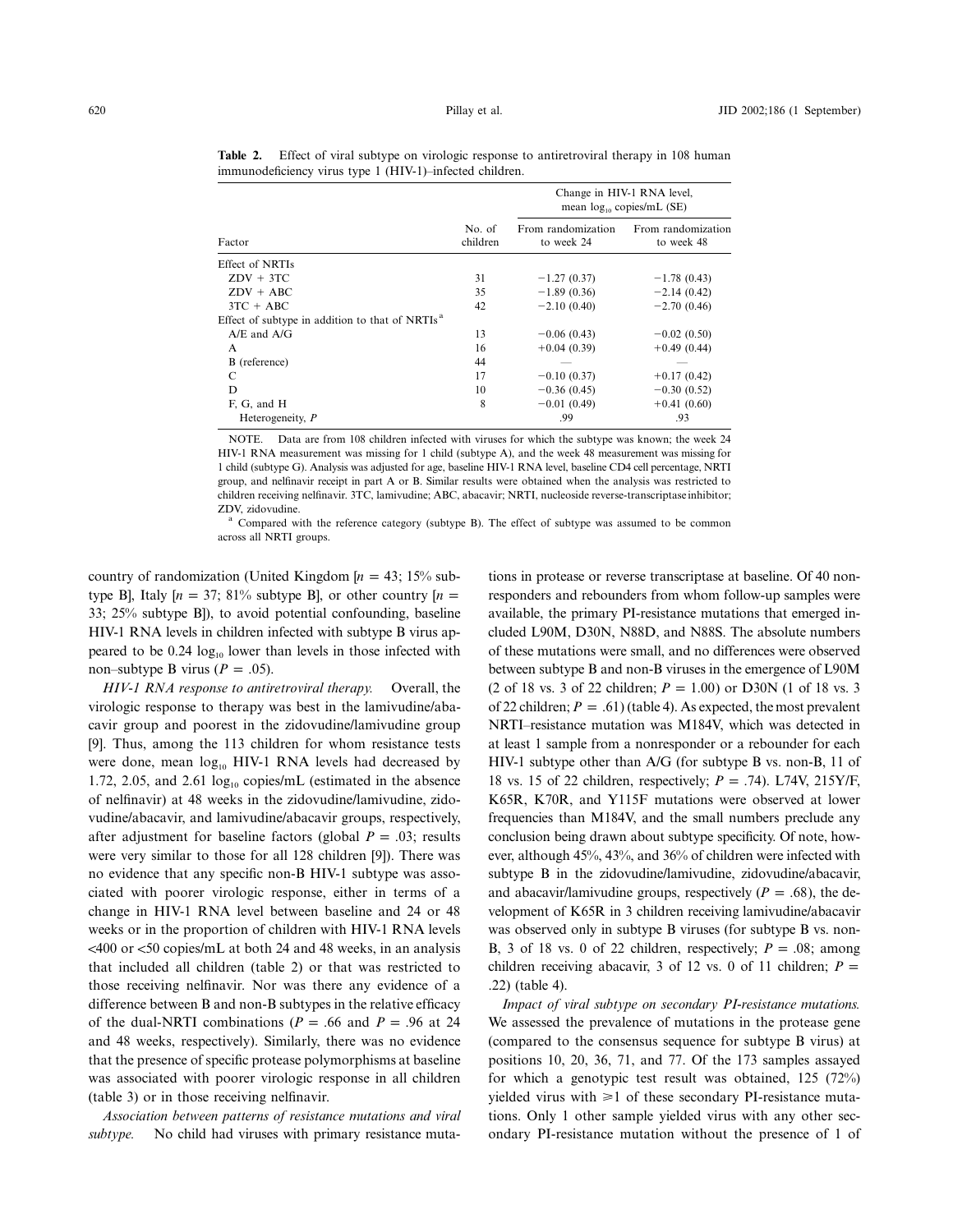Factor

Effect of NRTIs  $ZDV + 3TC$ 

 $ZDV + ABC$ 

| V-1)–infected children.<br>Change in HIV-1 RNA level,<br>mean $log_{10}$ copies/mL (SE) |                    |                                  |                                  |  |  |  |  |
|-----------------------------------------------------------------------------------------|--------------------|----------------------------------|----------------------------------|--|--|--|--|
|                                                                                         | No. of<br>children | From randomization<br>to week 24 | From randomization<br>to week 48 |  |  |  |  |
|                                                                                         | 28                 | $-1.05(0.38)$                    | $-1.84(0.46)$                    |  |  |  |  |
|                                                                                         | 34                 | $-1.53(0.38)$                    | $-1.96(0.45)$                    |  |  |  |  |

 $-2.54(0.46)$ 

 $-0.37(0.37)$ 

 $-0.17(0.60)$ 

 $-0.47(0.50)$ 

 $-0.91(0.43)$ 

 $-0.27(0.49)$ 

 $-1.80(0.39)$ 

 $-0.64(0.31)$ 

 $-1.03(0.51)$ 

 $-0.08(0.42)$ 

 $-0.78(0.36)$ 

 $-0.40(0.41)$ 

**Table 3.** Effect of protease polymorphisms on virologic response to antiretroviral therapy in 104 human immunodeficiency virus type 1 (HI)

Data are from 104 children infected with viruses for which the baseline polymorphisms were known. Analysis was adjusted for age, baseline HIV-1 RNA level, baseline CD4 cell percentage, NRTI group, and nelfinavir receipt in part A or B. Similar results were obtained when the analysis was restricted to children receiving nelfinavir.

A71T/V  $4 +0.66 (0.64) +0.39 (0.77)$ Heterogeneity, *P* .85<br>Interaction between M36I and L10V/L  $P^{\text{b}}$  .54 .85

3TC, lamivudine; ABC, abacavir; NRTI, nucleoside reverse-transcriptase inhibitor; ZDV, zidovudine. <sup>a</sup> Compared with reference category (no polymorphism) in a multivariate model containing all 5 polymorphisms. The effect of polymorphisms was assumed to be common across all NRTI groups.<br><sup>b</sup> No other interactions were significant ( $P < 20$  was considered to be significant).

 $3TC + ABC$  42

L10V/I without M36I 8

M36I and L10V/I together 12<br>V77I 16

 $V77I$  16 -

 $K20M/R$  11  $-$ 

Effect of polymorphism in addition to that of NRTIs<sup>a</sup> No polymorphism (reference) 25 M36I without L10V/I 45

Interaction between M36I and L10V/I,  $P<sup>b</sup>$ 

these 5 mutations (M46I alone). At baseline, 79 (76%) of 104 children with genotypic results had  $\geq 1$  of these secondary PIresistance mutations (table 5). Non-B subtypes were significantly more likely to have secondary PI-resistance mutations at baseline ( $P < .001$ ;  $2 \times 3$  Fisher's exact test), of which M36I was the most prevalent (82% of children). Conversely, this mutation was least prevalent among subtype B viruses and was present in only 7 (16%) of 43 children at baseline. The secondary mutation most prevalent among subtype B viruses at baseline was V77I, which was present in 9 (21%) of 43 children.

We then assessed the emergence of these secondary mutations after the initiation of therapy. Overall, the proportion of strains that acquired these mutations was very low. Most striking was the emergence of V77I in 4 of 17 subtype B viruses that were wild type at this position at baseline (table 6). However, only 2 of the 4 children infected with these viruses had taken nelfinavir before the V77I mutation was acquired (1 child in part B and 1 child who was assigned to receive nelfinavir in part A). These children were both nonresponders who developed other secondary PI-resistance mutations during nelfinavir therapy (A71V and M46I, respectively). The other 2 children had received placebo plus NRTIs only, and V77I was observed at the time of HIV-1 RNA rebound at weeks 23 and 30, respectively, which suggests that this mutation was already present within the plasma quasi species at baseline, although at undetectable levels.

#### **Discussion**

In view of the extensive and increasing genetic diversity of HIV-1 worldwide, which is reflected in the number of different

subtypes and recombinant strains, an assessment of the clinical implications of variation has become increasingly important. Recently, data have been presented on the impact of subtype on the natural history of HIV-1 disease. Thus, seroconverters in Thailand who were infected with subtype E virus were reported to have higher virus loads than those with subtype B [14]. Furthermore, a study from Uganda suggested that HIV-1 disease caused by subtype A virus may progress more slowly than disease caused by subtype D [15]. However, as the availability of antiretroviral therapy increases worldwide, it is also essential to assess the response of different HIV-1 subtypes to these therapeutic interventions. Of 113 children in the PENTA 5 trial from whom samples were available for resistance assays, 59% were infected with HIV-1 of a non-B subtype, which reflects the epidemiology of pediatric HIV-1 infection in the centers in Europe that recruited children to the study. This heterogeneity allowed us to explore HIV-1 subtype determinants of response to therapy and the emergence of resistance.

Our most important observation is that viral subtype does not appear to influence response to the antiretroviral regimens used in the present study (table 2). The most-represented non-B subtypes in our study were A, C, and D; similar reductions in HIV-1 RNA level were observed for all subtypes. Previous data on this issue have focused on a comparison between subtype B and non-B viruses [16], generally because of the small numbers of persons infected with non-B subtypes. This approach is inadequate for discerning subtype-specific determinants of virologic response, because there is no evidence that all non-B viruses behave similarly. However, in our study, there may also be low power to detect heterogeneity in virologic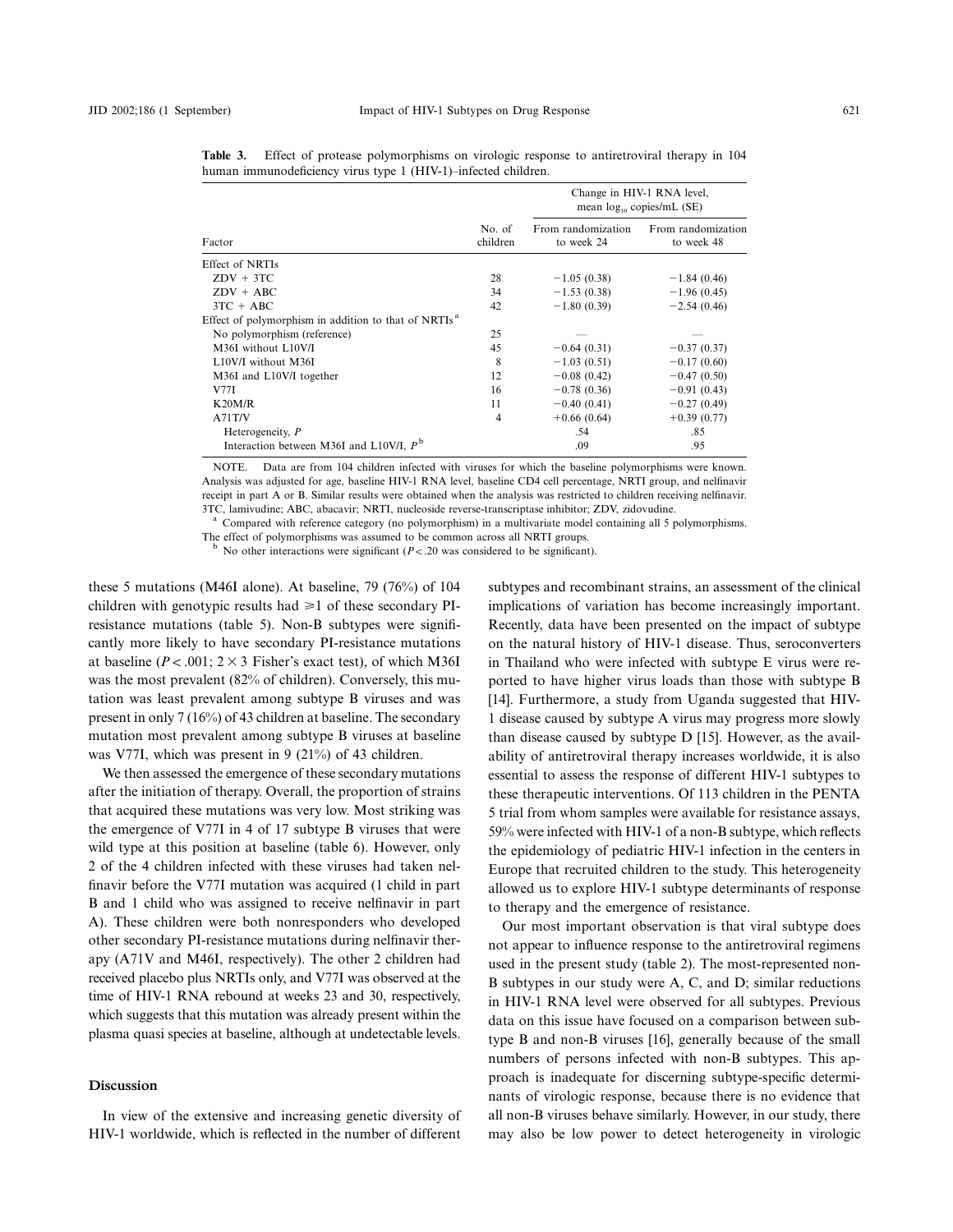| $HIV-1$<br>subtype | Total no. of<br>children | No. $(\%)$ of children with given<br>protease mutation |        |             | No. $(\%)$ of children with given reverse-transcriptase mutation |          |          |             |             |          |          |
|--------------------|--------------------------|--------------------------------------------------------|--------|-------------|------------------------------------------------------------------|----------|----------|-------------|-------------|----------|----------|
|                    |                          | 1.90M                                                  | D30N   | <b>N88D</b> | <b>N88S</b>                                                      | M184V    | T215Y/F  | <b>K65R</b> | <b>L74V</b> | K70R     | Y115F    |
| A/E                |                          | $\theta$                                               |        | 0           | $\theta$                                                         | 1(50)    | 1(50)    | $\Omega$    | 1(50)       | $\theta$ |          |
| A/G                |                          | 0                                                      | 0      | 0           | 0                                                                | $\theta$ | 0        | 0           | 0           | 0        |          |
| A                  |                          |                                                        |        | 0           | $\theta$                                                         | 4(50)    | $\theta$ | $\theta$    | $\theta$    | 1(12)    | $\theta$ |
| B                  | 18                       | 2(11)                                                  | 1(6)   | $\Omega$    | $\theta$                                                         | 11(61)   | 3(17)    | 3(17)       | 4(22)       | 1(6)     | 2(11)    |
| C                  |                          | 2(29)                                                  | 1(14)  | 1(14)       | 1(14)                                                            | 6(86)    | 0        | $\theta$    | 1(14)       | $\theta$ | 1(14)    |
| D                  |                          | 1(50)                                                  | 1(50)  | 1(50)       | $\theta$                                                         | 2(100)   | $\Omega$ | $\theta$    | $\Omega$    | 1(50)    | $\theta$ |
| F                  |                          | 0                                                      | 1(100) | $\theta$    | $\Omega$                                                         | 1(100)   | $\Omega$ | 0           | $\Omega$    | 0        |          |
| G                  |                          | 0                                                      | $_{0}$ | $\Omega$    | $\theta$                                                         | 1(100)   | $\Omega$ | $\theta$    | 0           | 0        | 0        |
| Total              | 40                       | 5(12)                                                  | 4(10)  | 2(5)        | 1(2)                                                             | 26(65)   | 4(10)    | 3(8)        | 6(15)       | 3(8)     | 3(8)     |
| $P^{\text{a}}$     |                          | 1.00                                                   | .61    | .49         | 1.00                                                             | .74      | .31      | .08         | .38         | 1.00     | .58      |

**Table 4.** New primary protease and reverse-transcriptase mutations occurring after baseline in 40 human immunodeficiency virus type 1 (HIV-1)–infected children who experienced antiretroviral treatment failure.

NOTE. No child had L90M, N88D/S, D30N, M184V, T215Y/F, K65R, L74V, K70R, or Y115F at baseline. Some children had >1 primary protease or reverse-transcriptase mutation.<br><sup>a</sup> Comparison between children with B and children with non-B subtypes; Fisher's exact test.

response across specific non-B subtypes in individual analyses because of the large number of non-B subtypes found. In particular, assuming an SD of 1.15 in the change in  $log_{10}$  HIV-1 RNA level from baseline (as observed in PENTA 5), the inclusion of 108 children would provide at least 97% power to detect a difference of 1.5  $log_{10}$  copies/mL between any 2 of 6 equally sized subgroups (using a global  $\chi^2$  test for which 2-sided  $\alpha$  = .05) but only 65% and 40% power to detect differences of 1  $log_{10}$  and 0.75  $log_{10}$  copies/mL, respectively. Thus, our study has relatively high power to rule out the possibility that little or no reduction in HIV-1 RNA occurred in children infected with any particular subtype following initiation of antiretroviral therapy. Much larger prospective studies are required to demonstrate smaller subtype-specific differences in therapy response. We encourage investigators with appropriate data to undertake such analyses and to present results for specific HIV-1 subtypes so that meta-analysis will be possible.

Of note, the resistance assays used in our study were less

able to generate a genotypic result from non-B viruses than from subtype B viruses, and this was not solely determined by differences in the virus load. This is consistent with observations of other resistance assays for genotype made in a European setting [17]. These findings are not surprising, because the polymerase chain reactions involved in resistance assays have been validated on subtype B variants. Indeed, the early HIV load assays also showed similar differences in the efficiency of polymerase chain reaction amplification [18–20]. Because an increasing number of resistance tests are likely to be undertaken on individuals with diverse viral subtypes, it is important that diagnostic companies and reference laboratories continually reevaluate their assays to maintain optimum performance.

Similarly, our understanding of the genetic basis of HIV drug resistance is largely based on subtype B viruses [21–23]. Many key resistance-associated mutations in reverse transcriptase and protease exert their effect by altering highly conserved motifs of these proteins, and it would be expected that these changes

| $HIV-1$<br>subtype | Total no. of<br>children | No. $(\%)$ of children with<br>given no. of mutations |           |               | No. $(\%)$ of children with given protease mutation |                   |              |                   |                  |
|--------------------|--------------------------|-------------------------------------------------------|-----------|---------------|-----------------------------------------------------|-------------------|--------------|-------------------|------------------|
|                    |                          | $\theta$                                              |           | $\geqslant$ 2 | M36I                                                | L10V/I            | V77I         | K20M/R            | A71T/V           |
| A/E                |                          | $\theta$                                              | 2(50)     | 2(50)         | 4(100)                                              | 2(50)             | $\Omega$     | 1(25)             | $\theta$         |
| A/G                | 8                        | 0                                                     | 4(50)     | 4(50)         | 8 (100)                                             | 3(37)             | $\Omega$     | 1(12)             | 0                |
| А                  | 15                       | $\theta$                                              | 10(67)    | 5(33)         | 15 (100)                                            | 3(20)             | $\Omega$     | 2(13)             | 1(7)             |
| B                  | 43                       | 21(49)                                                | 17(40)    | 5(12)         | 7(16)                                               | 8(19)             | 9(21)        | 0                 | 3(7)             |
| C                  | 16                       | 2(12)                                                 | 12(75)    | 2(12)         | 12(75)                                              | 0                 | 2(12)        | 2(12)             | 0                |
| D                  | 10                       | 1(10)                                                 | 8(80)     | 1(10)         | 4(40)                                               | 1(10)             | 4(40)        | 1(10)             | $\Omega$         |
| F                  |                          | 0                                                     | 1(20)     | 4(80)         | 5(100)                                              | 2(40)             | $\Omega$     | 4(80)             |                  |
| G                  | 2                        | $\Omega$                                              | 1(50)     | 1(50)         | 2(100)                                              | 1(50)             | 1(50)        | 0                 |                  |
| H                  |                          | 1(100)                                                | $\theta$  | $\theta$      | $\theta$                                            | $\theta$          | $\Omega$     | $\Omega$          |                  |
| Total              | 104                      | 25(24)                                                | 55 (53)   | 24(23)        | 57 (55)                                             | 20(19)            | 16(15)       | 11(11)            | 4(4)             |
| P                  |                          |                                                       | $< 001^a$ |               | < 0.001                                             | 1.00 <sup>b</sup> | $27^{\circ}$ | .002 <sup>b</sup> | .30 <sup>b</sup> |

**Table 5.** Secondary protease mutations at baseline in 104 drug-naive human immunodeficiency virus type 1 (HIV-1) –infected children.

NOTE. Data are from 104 children for whom genotypic information was available at randomization. Two children (subtypes B and C) had V179D at randomization, and 6 children (subtypes 4B, C, and G) had A098S/G at randomization, all in addition to 1 of the 5 secondary mutations shown above.<br><sup>a</sup> Comparison for B and non-B vs. 0, 1, and  $\geq 2$  mutations;  $2 \times 3$  Fisher's exact test.<br><sup>b</sup> Comparison between children with B and children with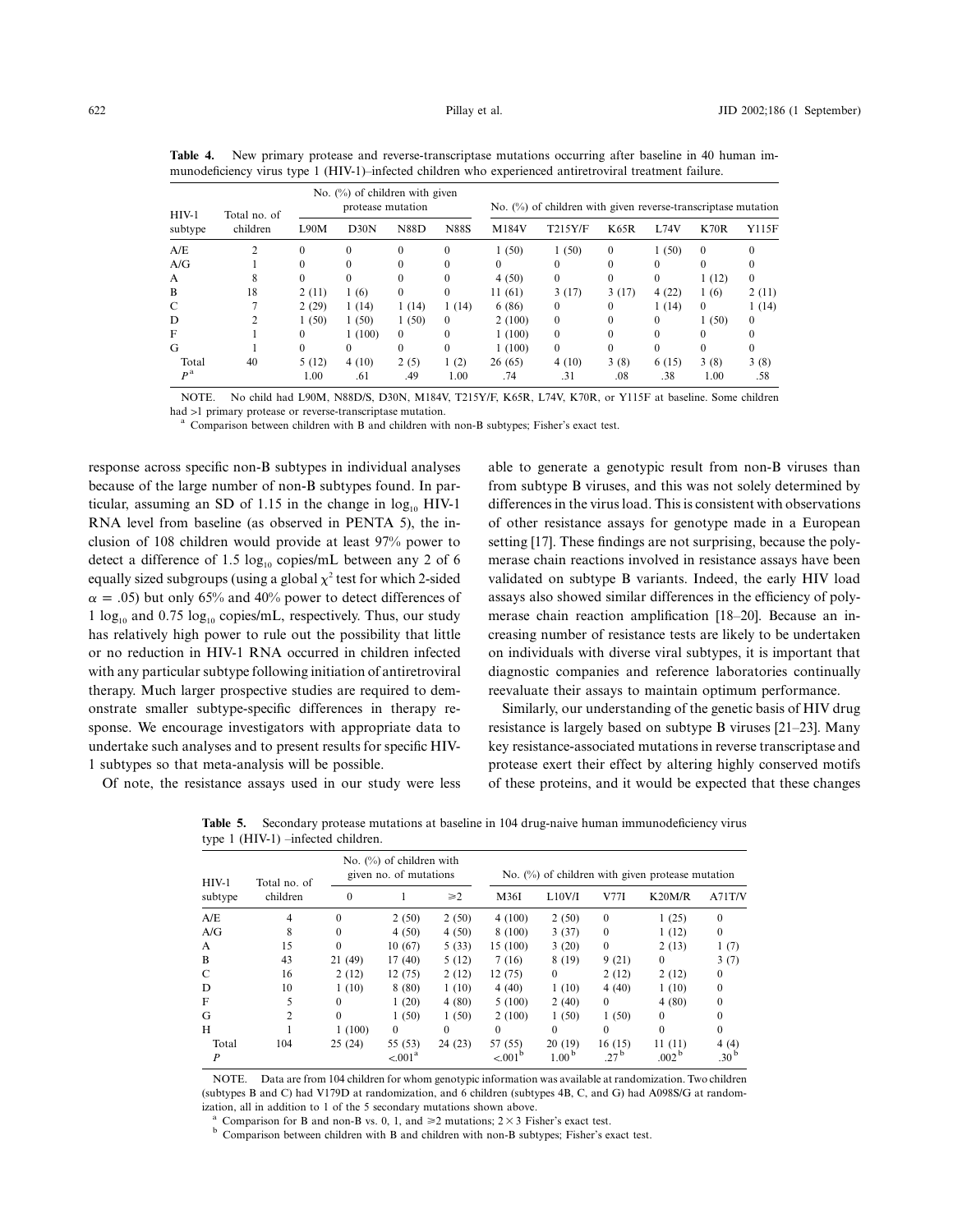| Population,                      | Secondary protease mutations, $n/N$ (%) of children <sup>a</sup> |        |          |         |         |  |  |  |  |
|----------------------------------|------------------------------------------------------------------|--------|----------|---------|---------|--|--|--|--|
| HIV-1 subtype $(n)$              | M36I                                                             | L10V/I | V77I     | K20M/R  | A71T/V  |  |  |  |  |
| All children (40)                |                                                                  |        |          |         |         |  |  |  |  |
| A/E                              |                                                                  | 0/1    | 0/1      | 0/1     | 0/1     |  |  |  |  |
| A/G                              |                                                                  |        | 0/1      | 0/1     | 0/1     |  |  |  |  |
| A                                |                                                                  | 0/6    | 0/7      | 0/6     | 0/6     |  |  |  |  |
| B                                | 1/15(7)                                                          | 0/13   | 4/17(24) | 0/17    | 1/15(7) |  |  |  |  |
| $\mathbf C$                      | 0/2                                                              | 0/6    | 0/6      | 0/6     | 0/6     |  |  |  |  |
| D                                | 0/1                                                              | 0/2    | 0/1      | 1/2(50) | 1/2(50) |  |  |  |  |
| $\mathbf{F}$                     |                                                                  | 0/1    | 0/1      |         | 0/1     |  |  |  |  |
| G                                |                                                                  |        |          | 0/1     | 0/1     |  |  |  |  |
| Total                            | 1/18(6)                                                          | 0/29   | 4/34(12) | 1/34(3) | 2/33(6) |  |  |  |  |
| Children who received nelfinavir |                                                                  |        |          |         |         |  |  |  |  |
| before resistance testing (29)   |                                                                  |        |          |         |         |  |  |  |  |
| A/G                              |                                                                  |        | 0/1      | 0/1     | 0/1     |  |  |  |  |
| A                                |                                                                  | 0/6    | 0/7      | 0/6     | 0/6     |  |  |  |  |
| B                                | 0/11                                                             | 0/11   | 2/13(15) | 0/13    | 1/12(8) |  |  |  |  |
| C                                | 0/2                                                              | 0/5    | 0/5      | 0/5     | 0/5     |  |  |  |  |
| D                                | 0/1                                                              | 0/2    | 0/1      | 1/2(50) | 1/2(50) |  |  |  |  |
| F                                |                                                                  | 0/1    | 0/1      |         | 0/1     |  |  |  |  |
| G                                |                                                                  |        |          | 0/1     | 0/1     |  |  |  |  |
| Total                            | 0/14                                                             | 0/25   | 2/28(7)  | 1/28(4) | 2/28(7) |  |  |  |  |

Table 6. New secondary protease mutations occurring after baseline in 40 human immunodeficiency virus type 1 (HIV-1)–infected children who experienced antiretroviral treatment failure.

NOTE. Data are from children for whom both baseline genotype determinations and at least 1 genotype determination

after baseline were available. Children who had each specific mutation at baseline were excluded.<br><sup>a</sup>  $n/N$ , no. of children in whom a specific new mutation occurred/no. of children without specific mutation at baseline from whom follow-up samples were available.  $\ldots$ ,  $N = 0$ .

would be common across all subtypes. On the other hand, some mutations exert more subtle influences on the 3-dimensional structure of the protein. Because genetic differences between the subtypes in the *pol* gene are well recognized (and, indeed, allow subtyping of viruses to be undertaken effectively [24]), it would not be surprising if some differences in this class of drugresistance mutations were observed between subtypes.

Our analysis of samples obtained from children in the PENTA 5 trial allowed us to address only mutations associated with zidovudine, lamivudine, and abacavir within reverse transcriptase and nelfinavir within protease genes. As would be expected, the M184V mutation was most commonly observed. This mutation sits within the highly conserved active site of reverse transcriptase [25], and no differences in the prevalence of the mutation have been observed between subtypes [26]. Other NRTI–resistance mutations emerged at a lower frequency, which precluded our drawing any firm conclusions about subtype distribution. It is of interest that the only 3 instances of the K65R mutation within reverse transcriptase that occurred in abacavirtreated children were all in subtype B viruses. However, because this mutation has previously been observed in subtype C viruses [27], we cannot suggest that it is unique to subtype B viruses. Rather, there may be a differential tendency for its emergence in response to abacavir between viral subtypes. With regard to nelfinavir-resistance mutations, we noted changes at positions 30, 88, and 90 of the protease gene, in accordance with established data on the genetic basis of nelfinavir resistance. The precise source of nelfinavir resistance (either mutation D30N or mutation L90M) is important, because viruses with the

D30N mutation alone remain susceptible to other PIs in vitro. Similarly, viruses with the N88S mutation appear to be hypersusceptible to amprenavir. However, the low number of subjects with viruses encoding such mutations precluded any examination of subtype differences.

By contrast, major differences were observed between subtypes in the prevalence of secondary PI-resistance mutations. The M36I protease mutation was extremely common in all subtypes other than subtype B before antiretroviral therapy was started, as described elsewhere [6, 7], and K20I/R was also more common in non-B than in B viruses [6, 27], although this was rarely selected for by treatment. The V77I mutation was identified in subtypes B, C, D, and G, although not in any of the 27 patients infected with subtype A or with subtype A/G or A/ E recombinants. The presence of this mutation both as a preexisting polymorphism and as a nelfinavir-selected secondary mutation has been documented elsewhere [28].

Finally, our data on the differences in frequency of secondary resistance mutations have implications for the use of routine genotypic assays to guide therapeutic decision-making for treatment of patients infected with non-B viruses. Many of the currently available commercial and noncommercial interpretation systems for drug resistance–associated mutations include the secondary PI-resistance mutations among those contributing, in one form or another, to reduced drug susceptibility. However, it is becoming clear that some mutations, such as M36I in protease, may represent the wild-type consensus sequence for a number of non-B subtypes. On the one hand, the preexistence of such variants may predispose a patient to treatment failure,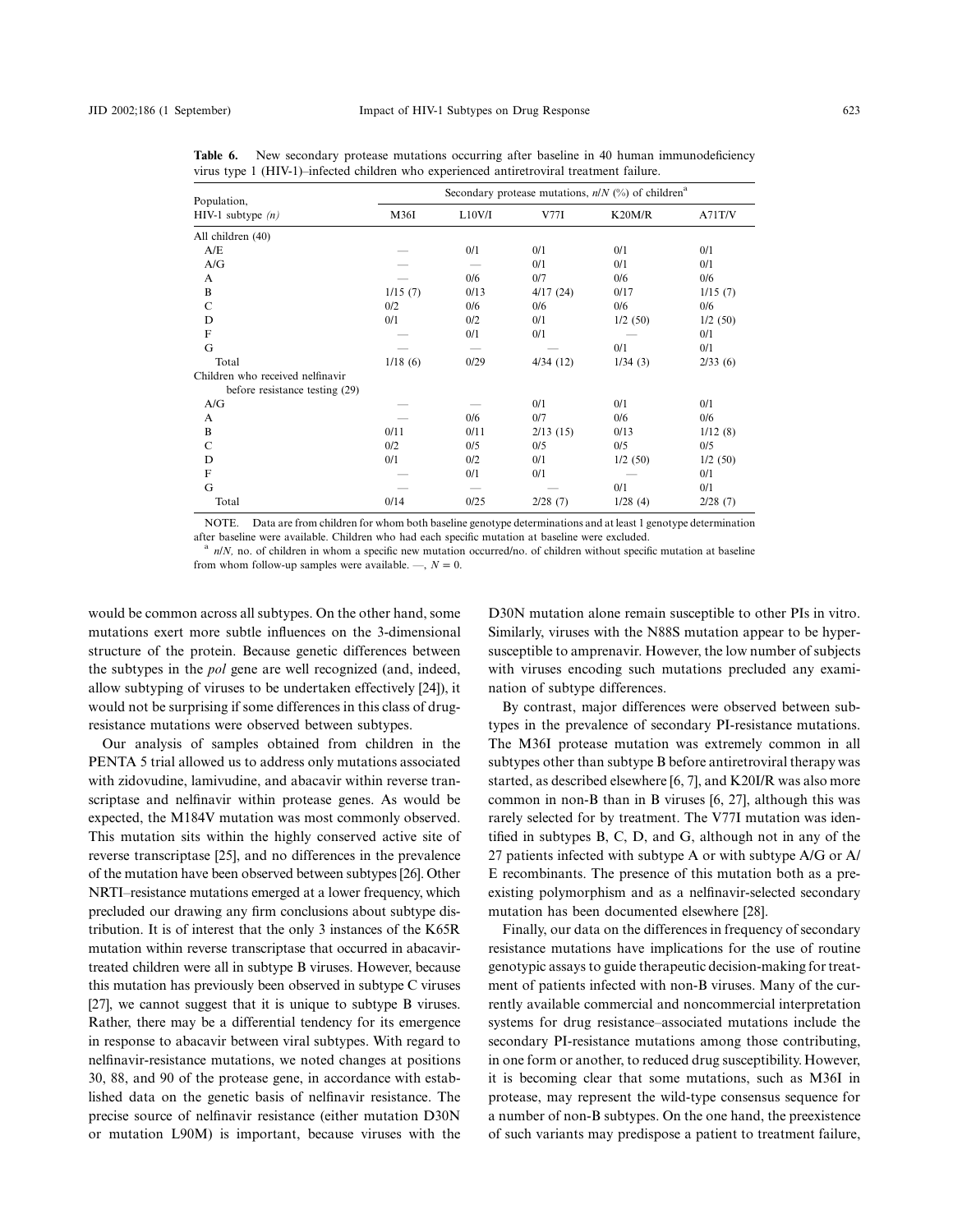as was suggested by Perno et al. [29] with regard to a population infected with subtype B. On the other hand, these data cannot necessarily be extrapolated to non–subtype B viruses, and we found little evidence that their presence alters response to PIs. More work is required to clarify this issue.

### **PENTA Committees and Participants**

*PENTA Virology Committee.* C. Boucher (Utrecht University Hospital, Netherlands), A. de Rossi (AIDS Reference Centre, Padua, Italy), S. Kaye and C. Loveday (Royal Free Hospital and University College Medical School, London), M. Muñoz Fernandez (Hospital General Universitario "Gregorio Maranon," Madrid), D. Pillay (University of Birmingham Medical School, Birmingham, UK), and C. Rouzioux (Hôpital Necker Enfants Malades, Paris).

*Executive Committee for PENTA 5.* J.-P. Aboulker, A. Babiker, A. Compagnucci, J. Darbyshire, M. Debré, M. Gersten (Agouron), C. Giaquinto (chair), D. M. Gibb, and A. Jones (GlaxoSmithKline).

*National Trials Centers.* Medical Research Council Clinical Trials Unit, HIV Division (A. Babiker, J. Darbyshire, D. Dunn, D. M. Gibb, L. Harper, D. Johnson, P. Kelleher, L. McGee, A. Newberry, A. Poland, and A. S. Walker), and INSERM SC10 (J.-P. Aboulker, A. Compagnucci, M. Debré, V. Eliette, S. Leonardo, and Y. Saidi).

*PENTA Steering Committee.* J.-P. Aboulker, A. Babiker, S. Blanche, A. B. Bohlin, K. Butler, G. Castelli-Gattinara, P. Clayden, J. Darbyshire, M. Debré, A. Faye, C. Giaquinto (chair), D. M. Gibb, C. Griscelli, I. Grosch-Wörner, J. Levy, H. Lyall, M. Mellado Pena, D. Nadal, C. Peckham, J. T. Ramos Amador, L. Rosado, C. Rudin, H. Scherpbier, M. Sharland, P. A. Tovo, G. Tudor-Williams, A. Volny-Anne, and U. Wintergerst.

*Participating centers (names of virologists are in italics).* Belgium: Hôpital Saint Pierre, Brussels: J. Levy, M. Hainaut, A. Peltier, and *G. Zissis*.

Brazil: Instituto de Infectologia "Emilio Ribas," São Paulo: M. Della Negra, and W. Queiroz. Fleury Laboratories, São Paulo: *L. P. Feitosa* and *D. Oliveira*.

France: Centre Hospitalier Universitaire, Nantes: F. Mechinaud, *S. Billaudel,* and *V. Ferre.*

Germany: Virchow-Klinikum, Humboldt-Universität zu Berlin, Berlin: I. Grosch-Wörner, R. Weigel, K. Seel, C. Feiterna-Sperling, *C. Müller*. Universitäts-Kinderklinik Düsseldorf, Düsseldorf: V. Wahn, T. Niehues, J. Ndagijimana, G. Horneff, and *N. Vente.* Universitäts-Kinderklinik Eppendorf, Hamburg: R. Ganschow. Universitat zu Köln, Cologne: T. Simon, *H. Pfister*. Universitäts-kinderkliniken München, Munich: U. Wintergerst, G. Notheis, G. Strotmann, and S. Schlieben.

Ireland: Our Lady's Hospital for Sick Children, Dublin: K. Butler, E. Hayes, M. O'Mara, and J. M. Byrne.

Italy: Ospedale Regionale di Bolzano: L. Battisti. Spedali Civ-

ili, Brescia: M. Duse, S. Timpano, E. Uberti, P. Crispino, P. Carrara, F. Fomia, and *A. Manca*. Ospedale Meyer, Florence: L. Galli and M. de Martino. Istituto G. Gaslini, Genoa: F. Fioredda and E. Pontali. Ospedale Civile, Modena: M. Cellini, C. Baraldi, *M. Portolani, M. Meacci,* and *P. Pietrosemoli*. Universita` di Napoli 'Federico II,' Naples: A. Guarino, M. I. Spagnuola, R. Berni Canani, *P. Laccetti,* and *M. Gobbo*. Universita` di Padova, Padua: C. Giaquinto, V. Giacomet, R. D'Elia, *A. de Rossi,* and *M. Zanchetta*. Istituto di Ricovero e Cura a Carattere Scientifico Policlinico San Matteo, Pavia: D. Caselli, A. Maccabruni, *E. Cattaneo, and V. Landini. Ospedale Bambino Gesù, Rome:* G. Castelli-Gattinara, S. Bernardi, A. Krzysztofiak, C. Tancredi, *P. Rossi,* and *L. Pansani*. Universita` degli Studi di Torino, Turin: E. Palomba and C. Gabiano. Ospedale S. Chiara, Trento: A. Mazza and *G. Rossetti*. Ospedale S. Bortolo, Vicenza: R. Nicolin and A. Timillero.

Portugal: Hospital de Dona Estefania, Lisbon: L. Rosado, F. Candeias, G. Santos, M. L. Ramos Ribeiro, M. C. Almeida, *M. H. Lourenc¸o,* and *R. Antunes*.

Spain: Instituto de Salud Carlos III, Madrid: M. J. Mellado Pena and *P. Martinez Santos*. Hospital Son Dureta, Palma de Mallorca: L. Ciria Calavia, O. Delgado, and *N. Matamoros*.

United Kingdom: Bristol Royal Hospital for Sick Children, Bristol: A. Foot and H. Kershaw; Public Health Laboratory Regional Virus Laboratory, Bristol: *O. Caul*. Ninewells Hospital and Medical School, Dundee: W. Tarnow-Mordi, J. Petrie, *P. McIntyre,* and *K. Appleyard*. Ealing Hospital, Middlesex: K. Sloper, V. Shah, and *A. Aali*. Royal Edinburgh Hospital for Sick Children, Edinburgh: J. Mok and R. Russell. City Hospital, Edinburgh: *S. Burns*. Great Ormond Street Hospital for Children National Health Service Trust, London: D. M. Gibb, V. Novelli, N. Klein, L. McGee, and S. Ewen. King's College Hospital, London: C. Ball, K. Himid, D. Nayagam, D. Graham, *M. Zuckerman,* and *P. Bracken*. Newham General Hospital, London: D. M. Gibb, E. Cooper, T. Fisher, and R. Barrie. Royal Free Hospital, London: V. Van Someren, K. Moshal, and *T. Gundlach*. St. Bartholemew's Hospital, London: *J. Norman*. St. George's Hospital, London: M. Sharland, M. Richardson, S. Donaghy, *J. Booth* (deceased), *A. Shipp,* and *D. Butcher*. St. Mary's Hospital, London: G. Tudor-Williams, H. Lyall, J. White, S. Head, and *C. Stainsby*. St. Thomas' Hospital, London: G. Du Mont, *S. O'Shea,* and *A. Tilsey*. University College London Medical School, London: *S. Kaye*. Children's Hospital, Sheffield: A. Finn, S. Choo, and R. Lakshman. Sheffield Public Health Laboratory, Sheffield: *G. Bell* and *A. Siddens*.

## **Acknowledgments**

We thank all of the children, families, and staff from all of the centers participating in the Paediatric European Network for Treatment of AIDS 5 Trial. We thank Werner Verbiest, Paula McKenna, and Richard Harrigan for their comments on the data and analysis.